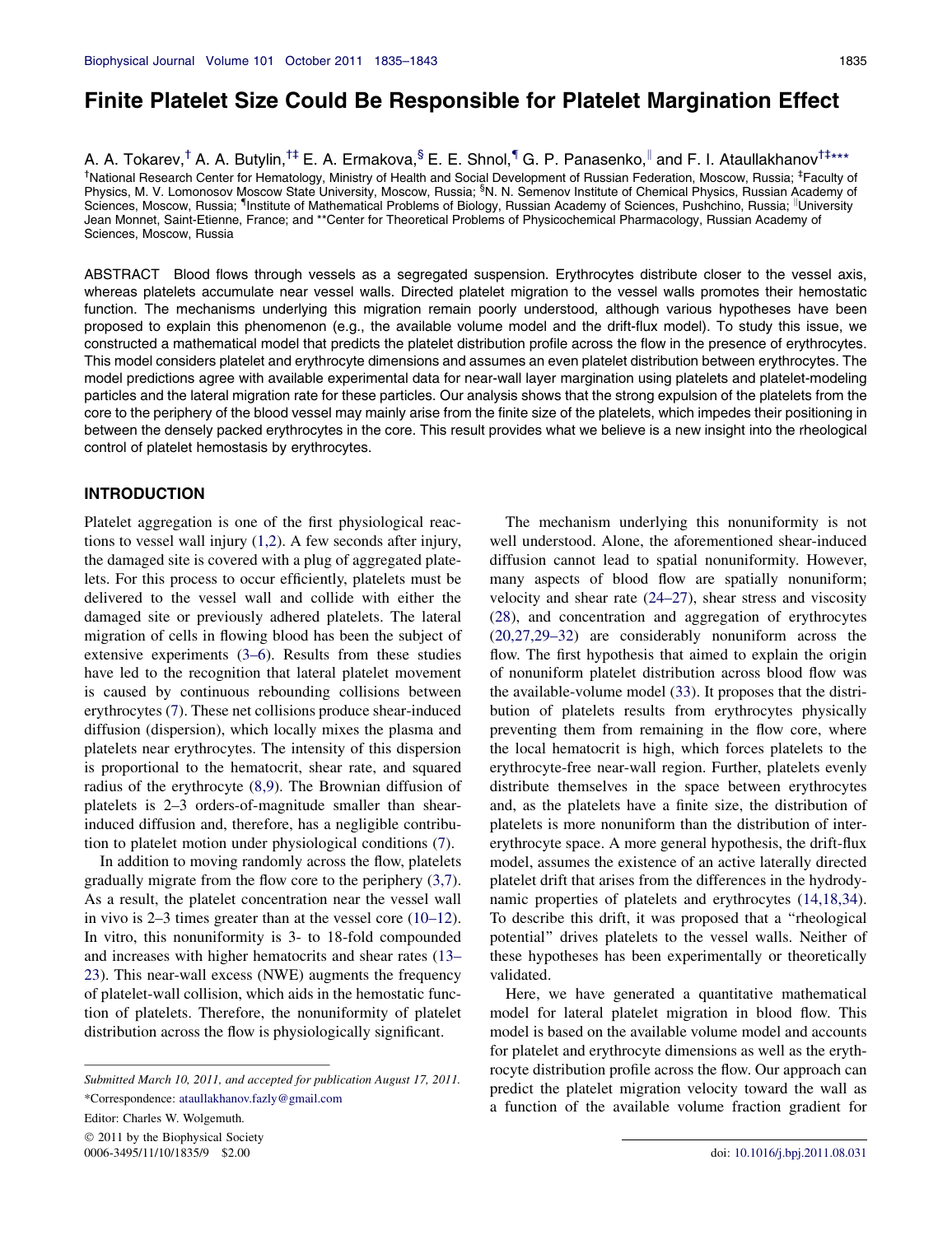<span id="page-1-0"></span>platelets and the shear-induced dispersion coefficient. The calculations for the steady and transient cases agree with the available experimental data on the nonuniform distribution of platelets and platelet-modeling particles and on the rate of redistribution, respectively. Thus, simple, physical erythrocyte exclusion of platelets from the flow core may explain the platelet NWE phenomenon. We conclude that the ''rheological potential'' and drift velocity may primarily be produced by the available volume gradient in flowing blood.

# MATHEMATICAL MODEL

# Model assumptions. The ''excluded and available volumes''

Our model considers the distribution and migration of platelets in blood flow and is based on the following assumptions:

- Assumption 1. The erythrocyte distribution across the flow is independent of platelets, and this distribution has previously been either experimentally or theoretically established.
- Assumption 2. Platelets cannot penetrate individual erythrocytes but can evenly distribute themselves between erythrocytes.
- Assumption 3. The migration of platelets across the blood flow is exclusively due to shear-induced dispersion.

Below, we provide a short explanation for these assumptions.

#### Assumption 1: Fixed erythrocyte distribution

Erythrocytes occupy ~40% of the blood volume and completely determine the character of the flow. In contrast, platelets constitute a small percentage of blood cellular mass (~0.7% of the volume) and, thus, practically do not influence blood flow ([7\)](#page-7-0). Given these properties, we can uncouple descriptions for erythrocyte and platelet distribution. Here, the erythrocyte distribution is considered predetermined.

#### Assumption 2: Spatial distribution of platelets in the presence of erythrocytes

The distribution of platelets between erythrocytes is considered to be random. In other words, platelets are supposed to be evenly distributed throughout the space that is available to them ([33\)](#page-8-0). As platelet size has a finite value (a few micrometers), not all of the space between erythrocytes is available (Fig. 1). When the space between two erythrocytes is smaller than the minimal platelet dimension, a platelet cannot occupy this space, whereas blood plasma fills it completely. In addition, the platelet center cannot approach an erythrocyte surface at a distance less than one-half of the platelet thickness [\(33](#page-8-0)). Thus, each erythrocyte has a surrounding excluded volume layer. If one designates a volume fraction of these layers (in some microvolume) as  $\Phi_{ex}$  and an erythrocyte volume fraction as  $\Phi_{RBC}$ , then the intererythrocyte volume fraction equals  $1 - \Phi_{RBC}$ , and the fraction of available to platelets volume equals

$$
\Phi_a = 1 - \Phi_{RBC} - \Phi_{ex}.
$$

As  $\Phi_{RBC}$  increases,  $\Phi_a$  decreases more rapidly than  $1 - \Phi_{RBC}$ .

#### Assumption 3: Dispersive platelet motion

The platelet migration between erythrocytes in laminar shear blood flow is a consequence of dispersion, which arises from continuous collisions between erythrocytes [\(3,7](#page-7-0)). Because they completely dominate blood flow behavior, erythrocytes also set the intensity of dispersive motion for





FIGURE 1 Illustration of the concept of the "excluded and available volumes". Further away from the wall (from *left* to *right*), the erythrocyte volume fraction increases, causing a rapid decrease in the volume fraction that is available to the platelets.

all other blood cells and plasma [\(8,9](#page-7-0)). This intensity is 2–3 orders-ofmagnitude greater than the Brownian diffusion of blood cells [\(7](#page-7-0)). Direct measurements [\(3](#page-7-0)) and theory [\(8,35\)](#page-7-0) have shown that the platelet shearinduced dispersion coefficient is close or equal to that of erythrocytes. Therefore, this coefficient is assigned by the analytical formula that approximates the results from numerous observations of the lateral migration of erythrocytes and other deformable particles in shear flow (see [Eq. 5](#page-2-0)). The nonuniform available volume distribution (Fig. 1) leads to a difference in the probability that the platelet is displaced up as compared to when it is displaced down the gradient of  $\Phi_a$ . This difference leads to a modified Fick's equation (see [Eq. 6](#page-2-0)). At a micro level, this equation describes the tendency of platelets to distribute evenly throughout the volume that is available to them. At a macro level, it describes the redistribution of platelets from regions of lower to higher available volumes.

#### Equations of the model

#### Steady conditions

Platelets or platelet-modeling spheres with a radius  $a<sub>P</sub>$  were assumed to be evenly distributed in the available volume between erythrocytes. The relative concentration of platelets (or spheres) at the given radial position is proportional to the local available volume fraction as follows:

$$
\frac{P(r)}{\langle P \rangle} = \frac{\Phi_a(\Phi_{RBC}(r))}{\langle \Phi_a \rangle}.
$$
 (1)

Here,  $\langle \cdot \rangle$  indicates the value averaged over the cross section of a tube, i.e.,  $\langle F \rangle = \int_{-1}^{1} F(r) \cdot r dr$ , where  $r \in [-1,1]$  is a nondimensional radial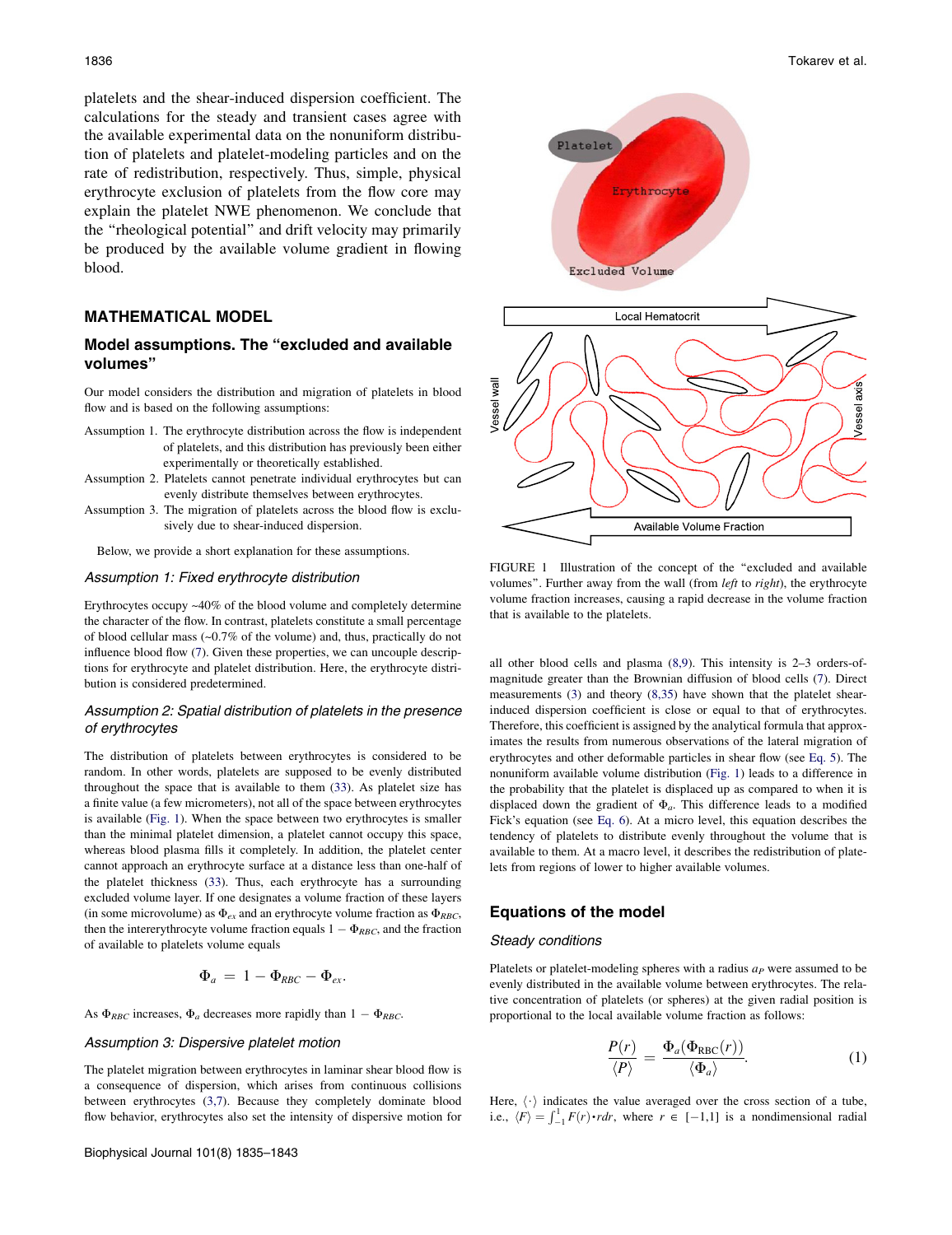<span id="page-2-0"></span>

FIGURE 2 (A) Dependence of the available volume fraction for plateletmodeling spheres on the erythrocyte volume fraction at  $a_P = 0.01$  ( $\bullet$ ), 1  $(\blacksquare)$ , 1.25 ( $\nabla$ ), and 2.5  $\mu$ m ( $\blacklozenge$ ). (Solid and dashed lines) Plotted according to Eq. 2 with  $p = 1, 3, 4$ , and 12, respectively, and  $f = 0$ . (Dotted line) Plotted with  $p = 4$ ,  $f = 0.1$ . (*Dash-dotted line*) Intererythrocyte volume fraction  $1 - \Phi_{RBC}$ . (*B*) Dependence  $p(a_P)$  and its approximation by the function  $p = \exp(a_P)$ .

coordinate. Direct stochastic calculations have shown that  $\Phi_a$  rapidly decreases as  $\Phi_{RBC}$  increases, and the rate of this drop depends on  $a<sub>P</sub>$  (see Fig. 2). The analytical formula

$$
\Phi_a(\Phi_{RBC}) = \frac{\exp(-p\Phi_{RBC} \cdot (2\Phi_{RBC} + 1)) + f}{1 + f}, \quad (2)
$$

where  $p \approx \exp(a_p)$ , approximates results of these stochastic calculations when  $f = 0$ . At a large  $\Phi_{RBC}$ , however, flow-mediated erythrocyte ordering and deformation are expected to increase  $\Phi_a$  compared with calculated values. Therefore, the parameter  $f(0 < f < < 1)$  was introduced into Eq. 2, so that  $\Phi_a \approx f/(1+f) \approx f$  at a large  $\Phi_{RBC}$ . The erythrocyte volume fraction distribution was modeled from an analytical interpolation of the experimental data of Aarts et al. ([20\)](#page-8-0) on erythrocyte ghost distribution in glass tubes in vitro as follows (see the [Supporting Material\)](#page-7-0):

$$
\Phi_{RBC}(r) = \Phi_m \cdot \left[1 - \exp(a - b\Phi_m) + \exp(a - b\Phi_m \cdot (1 - r^2))\right]^{-1},
$$
\n(3a)

$$
\Phi_m = \frac{1.45\Phi_0}{0.5 + \Phi_0}.
$$
\n(3b)

Here,  $\Phi_m = \Phi_{RBC}$  (0) is an erythrocyte volume fraction on the flow axis;  $\Phi_0$  = hematocrit/100% is an inflow erythrocyte volume fraction;  $a = 3.5$ ; and  $b = 9$ .

The margination level (i.e., NWE) of platelets and platelet-modeling particles has been defined as the ratio of the near-wall/flow-core concentration ([13,15\)](#page-8-0). According to [Eq. 1,](#page-1-0) this ratio is given by

$$
\frac{P_{wall}}{P_{axis}} = \frac{\Phi_a(\Phi_{RBC}(1))}{\Phi_a(\Phi_m)} \approx \frac{1}{\Phi_a(\Phi_m)}.
$$
 (4)

The last approximation is from the value of the erythrocyte near-wall volume fraction  $\Phi_{RBC}$  (1). This fraction does not exceed several percent values for all of the inflow hematocrits studied (up to 40%) [\(20](#page-8-0)). Equation 4 in combination with Eq. 3b was used to calculate the NWE later in [Fig. 4](#page-5-0) B.

In previous work ([20\)](#page-8-0), NWE values were presented as the percentage of platelets (A%) in the near-wall layer ( $2/3 \le |r| \le 1$ ) divided by the diameter-averaged ( $0 \leq |r| \leq 1$ ) value. We converted these percentages into ratios of the mean platelet concentration in the near-wall layer  $\langle P \rangle_{wall}$  to the mean concentration in the core ( $|r| \leq 2/3$ ) of the flow  $\langle P \rangle_{axis}$ . Note that in Aarts et al. [\(20](#page-8-0)), the core is twofold wider than the near-wall layer, and the platelet concentration in the core is uniform. Therefore,

$$
A\% \approx \frac{\langle P \rangle_{wall}}{\langle P \rangle_{wall} + 2\langle P \rangle_{axis}} \cdot 100\% \text{ and } \frac{\langle P \rangle_{wall}}{\langle P \rangle_{axis}} \approx \frac{2A\%}{100\% - A\%}
$$

[\(Fig. 4](#page-5-0) A, markers). To calculate the theoretical  $\langle P \rangle_{wall} / \langle P \rangle_{axis}$  ratios, the distribution of the available volume fraction,  $\Phi_a(r)$ , was calculated from Eqs. 2 and 3 at various values of  $\Phi_0$ . Next, each  $\Phi_a(r)$  profile was averaged over two near-wall and near-axis regions, and the ratio of these average values was calculated [\(Fig. 4](#page-5-0) A, line).

#### Redistribution in a flow

Because the platelet shear-induced dispersion coefficient is close or equal to that of erythrocytes ([3,8,35\)](#page-7-0), it was taken from the empirical-based dependence proposed by Zydney and Colton [\(8](#page-7-0)) for erythrocytes and other deformable particles:

$$
D_{\rm ZC} = kR_{RBC}^2 \cdot \dot{\gamma} \cdot \Phi_{RBC} \cdot (1 - \Phi_{RBC})^n. \tag{5}
$$

Here,  $R_{\text{RBC}}$  is the major erythrocyte radius;  $\dot{\gamma}$  is a local shear rate (s<sup>-1</sup>);<br>
the local erythrocyte volume fraction;  $bP^2 = 2.646$  (um<sup>2</sup>; and  $\Phi_{RBC}$  is the local erythrocyte volume fraction;  $kR_{BBC}^2 = 2.646 \mu m^2$ ; and  $n = 0.8$  Brownian diffusion was neglected. The dependence in Eq. 5 was  $n = 0.8$ . Brownian diffusion was neglected. The dependence in Eq. 5 was established for lateral shear-induced dispersion; nevertheless, herein, it is also prescribed for axial dispersion. First, shear-induced dispersion coefficients are of the same order in different directions [\(36](#page-8-0)). Second, the precise value of the axial dispersion coefficient is of low importance because platelet transport in this direction is convection-dominated (at tube radius  $R_0 = 100 \mu m$  and  $\Phi_{RBC} = 0.5 R_0 U/D_{ZC} \sim 10^4$ , where U is an average<br>flow velocity) (37). Accounting for the nonuniform distribution of the flow velocity) [\(37](#page-8-0)). Accounting for the nonuniform distribution of the available volume fraction, the expression for the dispersive particle flux has the following form (see the [Supporting Material\)](#page-7-0):

$$
N = -D_{ZC} \cdot gradP + P \cdot D_{ZC} \cdot \frac{grad\Phi_a}{\Phi_a}
$$
  
=  $-\Phi_a \cdot D_{ZC} \cdot grad\frac{P}{\Phi_a}$ . (6)

For the stationary case, this expression reduces to [Eq. 1.](#page-1-0)

To simulate transient lateral migration of an individual particle across the flow under the conditions used in Goldsmith ([3\)](#page-7-0), the probability density of finding a particle at a given radial position and time was found by solving the following equation:

$$
\frac{d}{dt}p = -\left(\frac{\partial}{\partial r} + \frac{1}{r}\right)N_r.
$$
 (7)

Here, the probability flux  $N_r = -\Phi_a \cdot D_r \cdot \partial/\partial r$  ( $p/\Phi_a$ ) corresponds to Eq. 6 by substituting the concentration  $P$  with the probability density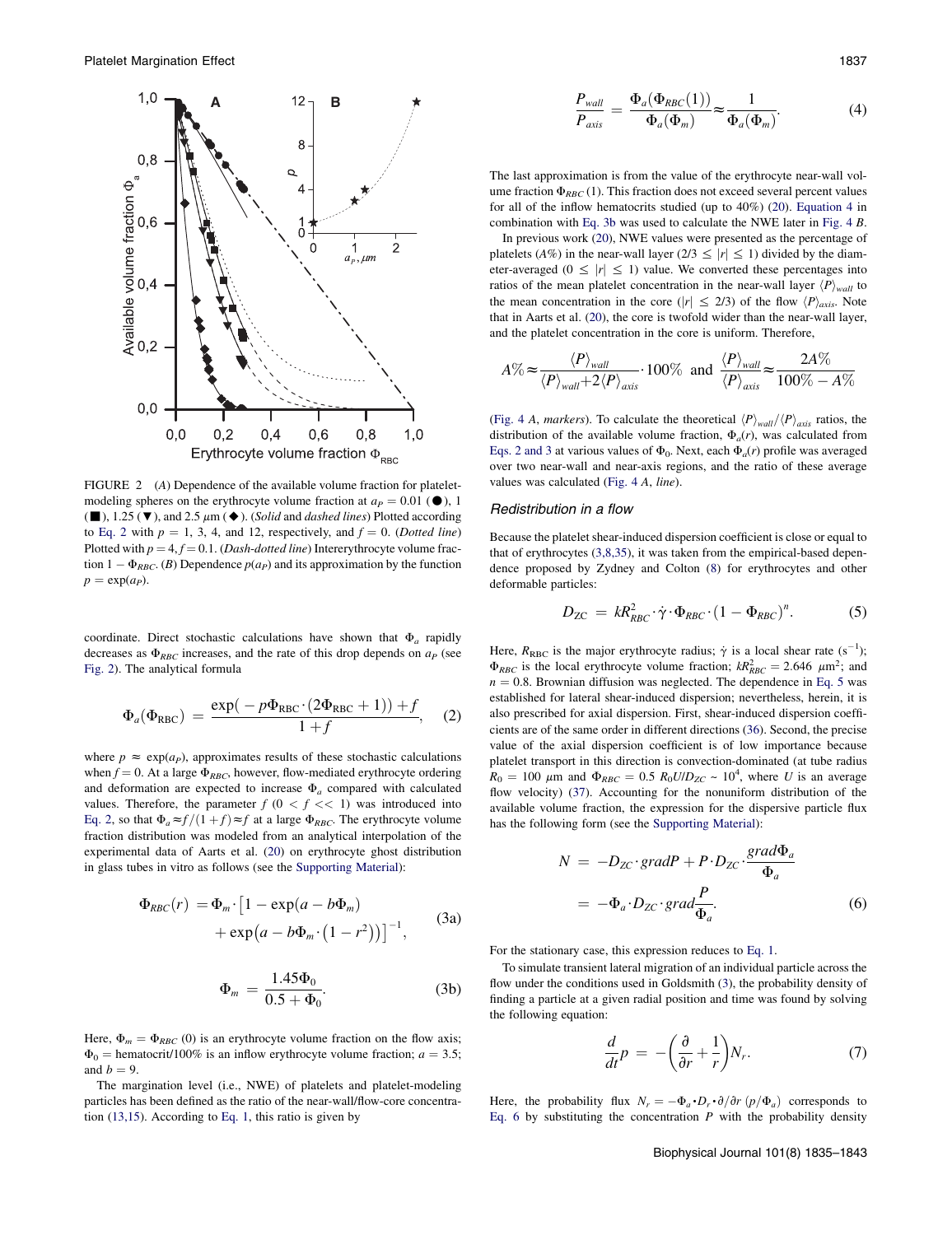<span id="page-3-0"></span> $p$  ([34,38,39\)](#page-8-0). This one-dimensional treatment is possible by the fact that a single particle in steady flow experiences lateral forces that are independent of the axial coordinate. In [Eq. 7,](#page-2-0) r is nondimensionalized by the tube radius  $R_0$ ; t is nondimensionalized by the characteristic time of the migration of the particle from  $r \sim 0.5$  to  $r \sim 1$ ,  $t_0$ ;  $D_r = D_{ZC} \cdot t_0 / R_0^2$ . This equation was solved on the segment  $r \in [0,1]$ . The initial condition was  $p(r)_{t=0} = 1$ , which corresponds to a uniform probability distribution; the boundary conditions were  $N_r \mid_{r = 0,1}$  = 0.

To simulate particle redistribution dynamics in a suspension that is flowing through a tube under the conditions used in Yeh and Eckstein [\(19](#page-8-0)), the concentration of particles was determined by solving the following equation:

$$
\frac{\partial}{\partial t}P + u\frac{\partial}{\partial x}P = -\left(\frac{\partial}{\partial r} + \frac{1}{r}\right)N_r - \frac{\partial}{\partial x}N_x.
$$
 (8)

In this equation,  $N_r = -\Phi_a \cdot D_r \cdot \partial/\partial r$   $(P/\Phi_a)$ ,  $N_x = -\Phi_a \cdot D_x \cdot \partial/\partial x$   $(P/\Phi_a)$ ;<br>P is pondimensionalized by the inflow concentration  $P_a$ ; the axial coordinate P is nondimensionalized by the inflow concentration  $P_0$ ; the axial coordinate  $x$  is nondimensionalized by the axial path of the particle-containing suspension between switching and freezing,  $L_0$ ; and the velocity  $u$  is nondimensionalized by the axial velocity  $u_0 = \dot{\gamma}_w R_0/2$ ,  $t$  – by  $L_0/u_0$ . The dimensionless dispersion coefficients in the  $x$  and  $r$  directions are  $D_x = 2D_{ZC}/(\dot{\gamma}_w R_0 L_0)$  and  $D_r = D_x \cdot (L_0/R_0)^2$ , respectively.<br>Foughion 8 was solved in the rectangle  $[0 \le x \le 1.1]$ 

Equation 8 was solved in the rectangle  $[0 \le x \le 1.1] \times [0 \le r \le 1]$ using the initial condition  $P(x,r)$   $_{t=0} = 0$ , inflow condition  $P(r)$   $_{x=0} = 1$ , and remaining boundary conditions  $N_r$   $r = 0, 1 = 0$ ,  $N_x$   $r = 1.1 = 0$ . The velocity profile was assumed to be parabolic, and the corresponding shear rate profile was assumed to be linear in [Eqs. 7 and 8.](#page-2-0)

### Numerical methods

Direct simulations at the level of distinct particles were performed to find the dependence  $\Phi_a$  ( $\Phi_{RBC}$ ) while varying  $\Phi_{RBC}$  and  $a_P$  (see the [Supporting](#page-7-0) [Material\)](#page-7-0). In short, a cube with edge L represented the microvolume containing randomly located and oriented erythrocytes with a total volume fraction  $\Phi_{RBC}$ . The shape of each erythrocyte in the local coordinates  $(x, y, z)$  satisfied the equation

$$
\left(\frac{z}{c \cdot g(r_1)}\right)^2 + r_1^2 = 1,\tag{9}
$$

which approximates the real shape of a human erythrocyte ([40,41\)](#page-8-0). Here,  $r_1^2 = (x^2 + y^2)/R_{RBC}^2$ ,  $g(r_1) = 1 + g_2r_1^2 + g_4r_1^4$ ,  $g_2 = 9.66$ ,  $g_4 = -5.43$ ,  $c = 0.405 \mu m$ , and  $R_{RBC} = 3.91 \mu m$ . The simulations consisted of multiple, random positions for the test sphere with radius  $a<sub>P</sub>$  in this cube. The fraction of the available volume was calculated as the ratio of the number of times that the test sphere was positioned between erythrocytes (without intersecting either the cube or their borders) to the total number of attempts  $M$ . The parameters L and M were sufficiently large  $(L = 50 \mu m, M = L^3/1 \mu m^3)$ <br>such that they would not influence the results. This method was verified such that they would not influence the results. This method was verified by comparing the results with analytical estimates at either  $a<sub>P</sub> << c$  or  $g = 1$  (see [Fig. S5](#page-7-0) in the [Supporting Material\)](#page-7-0). In the first case,  $\Phi_a \approx$  $1 - \Phi_{RBC}$ . In the second case, the initial decline of the  $\Phi_a$  ( $\Phi_{RBC}$ ) dependence was obtained from the volumes of the erythrocyte and surrounding layer of a thickness  $a_P$ . Erythrocyte aggregation was not considered in these direct simulations because 1), erythrocytes did not aggregate in the experiments ([3,13–20\)](#page-7-0) that were used for a comparison with the model results; 2), rouleaux form at shear rates that are  $\sim$  50 1/s and below ([7\)](#page-7-0), but NWE occurs above  $\sim$ 200 s<sup>-1</sup> ([13,14\)](#page-8-0); and 3), there are no conclusive experimental data on the influence of erythrocyte aggregation on platelet NWE ([42\)](#page-8-0).

[Equations 7 and 8](#page-2-0) were solved numerically with the COMSOL 3.2a software package ([http://www.scientificcomputing.com/comsol-multiphysics-](http://www.scientificcomputing.com/comsol-multiphysics-3-2a.aspx)[3-2a.aspx](http://www.scientificcomputing.com/comsol-multiphysics-3-2a.aspx)) using the finite element method with second-order Lagrangian elements. The relative tolerance was 0.1%; the maximum element size was 0.008 and 0.02, respectively.

#### RESULTS

### The finite size of platelets reduces the available volume fraction

We first examined the hypothesis that the finite size of the platelets reduces the available volume fraction relative to the total intererythrocyte volume fraction [\(33](#page-8-0)). We substituted spheres with a radius  $a<sub>P</sub>$  for platelets and calculated the dependence  $\Phi_a(\Phi_{RBC})$  at various values of  $a_P$  using direct numerical simulations. With increasing  $\Phi_{RBC}$ , the  $\Phi_a$ values decreased more rapidly than  $1 - \Phi_{RBC}$  ([Fig. 2](#page-2-0) A, *markers*); the slope increased with increasing  $a<sub>P</sub>$ . These results were interpolated using an analytical formula, [Eq.](#page-2-0) [2](#page-2-0), with  $f = 0$  (solid lines). The  $p(a_p)$  dependence appears to be close to exponential (Fig.  $2 \, B$ ). Microspheres with an  $\sim$ 1.25- $\mu$ m radius were used as platelet substitutes in the majority of the in vitro nonuniform platelet distribution studies ([13–19,22,23\)](#page-8-0); twice this value is 2.5  $\mu$ m, which is the intermediate value between the platelet length and thickness. Thus, for comparison with experimental data, we set  $p = \exp(1.25) = 3.5$ .

The limitation of our direct simulations is that the erythrocytes are considered solid and fixed in space. Thus, we could not generate a hematocrit above ~30% because it would require erythrocyte deformation or/and reorientation. Therefore, it is not entirely valid to extrapolate the  $\Phi_a(\Phi_{RBC})$ curves to higher hematocrits. We expect that, at high hematocrit values, the available volume fraction is slightly larger than that predicted by the extrapolation of the curves plotted at  $f = 0$  (*dashed lines*). We believe that this is the case because erythrocytes can be ordered, even in the absence of aggregation, or deformed when they are densely packed in the flow core ([4,5,7\)](#page-7-0). Under such conditions, some particles could be placed even between erythrocytes that are spaced smaller than  $2a<sub>P</sub>$ . Therefore, it should be expected that  $f > 0$  (in [Fig. 2](#page-2-0) A, dotted line corresponds to  $f = 0.1$ ). In the next two sections, we show that the near-wall platelet concentration has a relatively small sensitivity to  $f$ , and for agreement with the NWE experimental data, one should assume that  $f$  is approximately several percent values, i.e.,  $f < 0.1$ .

# A nonuniform platelet distribution may primarily originate from the excluded-and-availablevolumes effect

We qualitatively examined the impact of the excluded-andavailable-volumes effect on the nonuniformity of the platelet distribution across the flow and its relative dependence on p and f. We calculated the platelet concentration profiles at a fixed erythrocyte distribution for several sets of  $p$ - and  $f$ -values [\(Fig. 3\)](#page-4-0). Increasing  $p$  leads to a considerable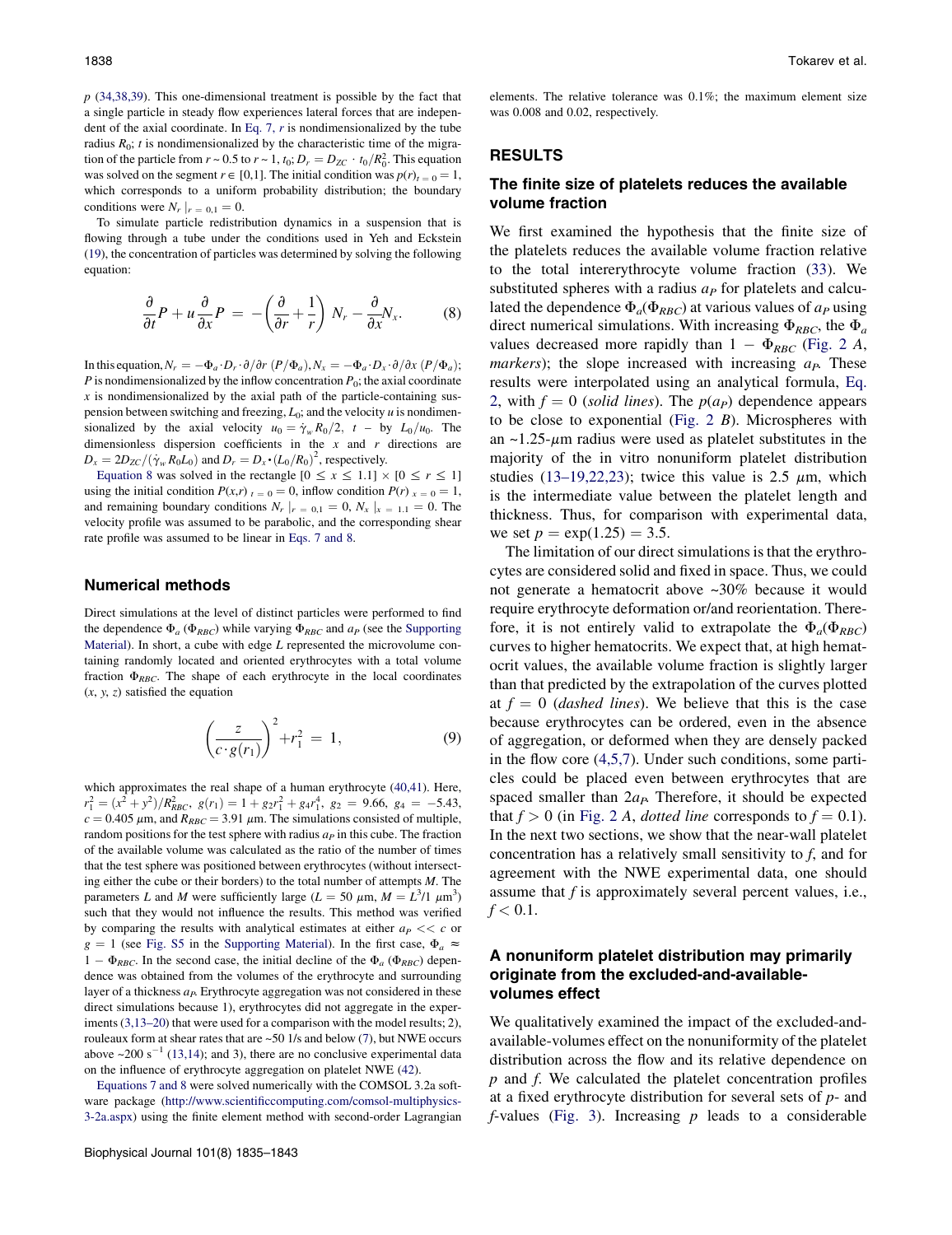<span id="page-4-0"></span>

FIGURE 3 Lateral platelet distribution (thin lines, left axes) calculated using [Eqs. 1 and 2](#page-1-0) at various values of the parameters  $p(A)$  and  $f(B)$ . The erythrocyte volume fraction distribution (thick curves, right axes) was assigned using Eq. 3 with  $\Phi_0 = 0.4$ .

increase in platelet displacement from the core of the flow to the walls (Fig. 3 A). The general profile shapes agree with all known NWE studies on platelets and their analogs [\(10–23](#page-7-0)): the near-wall layer is strongly enriched, and the central region is depleted of particles. The influence of the f-value on the profile shape is shown in Fig.  $3 B$ . As  $f$  increases, the particle distribution becomes slightly more uniform. The platelet near-wall concentration is much less influenced by f than by  $p$ , and f has greater influence on the near-axial than on the near-wall concentration. Thus, the excludedand-available-volumes effect could be responsible for the near-wall layer margination, and the magnitude of this effect is primarily determined by particle size (defining the p-value).

#### The hematocrit dependence of NWE

In [Fig. 4](#page-5-0) we present a quantitative comparison of the theoretical (*lines*,  $f = 0.06$ ) and experimental NWE levels (markers) at various inflow hematocrits. The study from Sixma's group ([20\)](#page-8-0), Fig. 4 A, presents unique simultaneous measurements for both erythrocyte and platelet lateral distributions. Because the tube diameter was 3 mm, erythrocyte ghosts were used; earlier studies have shown that the flow behavior of erythrocytes and their ghosts are essentially alike and that ghosts are good physical analogs of erythrocytes in flow [\(5,43\)](#page-7-0). The conditions in the studies from Eckstein's group [\(13–18](#page-8-0)), [Fig. 4](#page-5-0) B, were more physiological; the tube diameters and channel heights were  $50-220 \mu m$ , and the erythrocytes were washed but intact (not lysed). However, erythrocyte distributions were not measured in these studies. Thus, NWE was calculated from the erythrocyte distribution profiles ([Fig. 4](#page-5-0) A) and from the dependence  $\Phi_m(\Phi_0)$  taken from Aarts et al. [\(20](#page-8-0)) ([Fig. 4](#page-5-0) B).

The model predictions in [Fig. 4](#page-5-0) agree with the experimental NWE growth as the hematocrit increases. This growth begins at 1 (no excess) with  $\Phi_{RBC} = 0$  and is sigmoidal. The theoretical curve differences shown in [Fig. 4](#page-5-0), A and B, are from the different NWE calculation methods, which reproduced the different methods of treatment of the experimental data. The agreement on a NWE hematocrit dependence confirms that the excluded volume gradient in flowing blood is sufficient to produce a strong NWE in platelets. Nevertheless, experimental data also show a shear rate influence on NWE ([Fig. 4](#page-5-0) A). Although this behavior can be described by assuming that  $f$  has a monotonically decreasing dependence on shear rate (not shown), a detailed investigation of this dependence mechanism is a subject of future work.

# Transient lateral transport in a gradient of available volume fraction

The above steady-state calculations and [Eq. 6](#page-2-0) show that the available volume fraction gradient may be the primary origin of ''rheological potential'', which has been proposed by Eckstein to describe nonuniform platelet distribution ([14,18,34\)](#page-8-0). To address this issue for transient platelet distribution, we performed calculations to simulate the platelet redistribution process. [Fig. 5](#page-6-0) A shows the trajectories of individual plateletmodeling spheres in a moving erythrocyte ghost suspension recorded by Goldsmith [\(3](#page-7-0)). The spheres undergo frequent, random changes in the direction of radial movement and gradually migrate toward the flow periphery. [Fig. 5](#page-6-0) B shows the calculated radial distributions of a probability density for the location of a sphere at successive instants if at time 0 its location is equally probable everywhere. Over time, the probability that the sphere is located in a near-wall region increases and the probability that it is in a near-axial region decreases, in accordance with experimental data.

We could only approximately compare the redistribution times, as the data for two particles are statistically insufficient to extract an exact value for characteristic migration time. The migration time for a sphere from a point that is midway between the wall and the axis to the wall is  $\sim$ 20 s ([Fig. 5](#page-6-0) A). Because the diffusion/dispersion time is proportional to the square of the distance, the time required to fully redistribute the spheres across the flow can be estimated to be of  $\sim 2^2 \cdot 20$  s = 80 s. In the calculations, the characteristic times for the change in probability density at  $r = 1/2$  and  $r = 1$  were ~0.37  $\cdot t_0 = 7.4$  s and 0.78  $\cdot t_0 \approx 16$  s, respectively ([Fig. 5](#page-6-0) C, solid lines). The full redistribution time was  $(3 \div 5) \cdot t_0 = 60 \div 100$  s [\(Fig. 5](#page-6-0) C, all lines). These values agree with the estimated experimental values.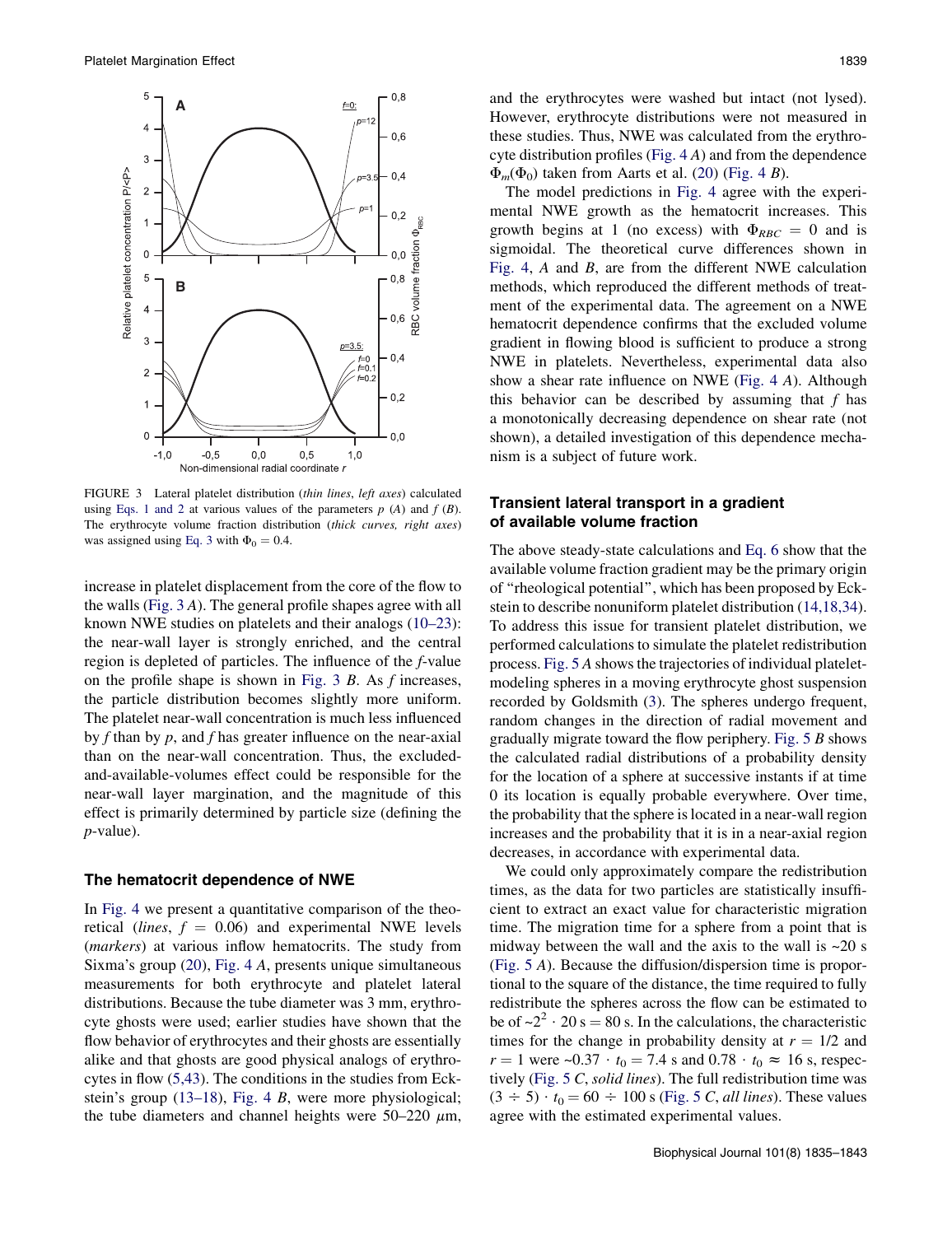<span id="page-5-0"></span>

calculated at  $p = 3.5$ ,  $f = 0.06$  (lines) and from in vitro experiments (markers). (A) The distributions of OsO4-fixed platelets in the presence of erythrocyte ghosts were detected using the laser-Doppler velocimetry method in glass tubes of 3 mm internal diameter and averaged over the near-wall and central zones [\(20](#page-8-0)), as described in Mathematical Model (see main text). Wall shear rates were 240 s<sup>-1</sup> (open triangle), 760 s<sup>-1</sup> (open circle), and  $1200~\rm s^{-1}$  (open square). Fixing the platelets did not change their behavior in the flow. Theoretical calculations used [Eqs. 1–3](#page-1-0); the calculated platelet profiles were averaged similarly to the experimental profiles.  $(B)$  The distributions of platelet-sized particles ( $2a_P = 2.2 \div 2.5 \mu m$ ) in the presence of washed erythrocytes were obtained by stroboscopic epifluorescence microscopy in Tilles and Eckstein [\(13](#page-8-0)) (open hexagon), Eckstein et al. ([14](#page-8-0)) (white and black hexagon), and Eckstein et al. [\(15](#page-8-0)) (black and white hexagon) at

 $\dot{\gamma}_w = 1630 \text{ s}^{-1}$  and by using the freeze-capture method in Bilsker et al. ([16\)](#page-8-0) (crossed box, vertically divided box, quartered box, and horizontally divided box at  $\dot{\gamma}_e = 400 \text{ s}^{-1}$  and  $\gamma_e = 400 \text{ s}^{-1}$  and  $\$ box at  $\dot{\gamma}_w = 400, 410, 500$ , and 900 s<sup>-1</sup>, respectively), Koleski and Eckstein ([17\)](#page-8-0) (solid star,  $\dot{\gamma}_w = 400$  s<sup>-1</sup>) and Yeh et al. [\(18](#page-8-0)) (open star,  $\dot{\gamma}_w = 555$  s<sup>-1</sup>; and white and black star, 700 ÷ 000 s<sup>-1</sup>). Th white and black star,  $700 \div 900 \text{ s}^{-1}$ ). The errors are indicated if they were reported in the original studies. At  $\Phi_0 = 0.15$  and 0.4, the markers are shifted by  $\pm 0.01$  to reduce overlapping. [Eq. 4](#page-2-0) (with [Eqs. 2 and 3b\)](#page-2-0) were used for the theoretical calculations.

The transient process of the formation of the nonuniform distribution of platelet-modeling spheres in the flow of a suspension of washed erythrocytes was studied in Yeh and Eckstein ([19\)](#page-8-0). The particle distribution profiles across the flow were measured a short time after switching the flow source from a reservoir without spheres to a spherecontaining reservoir. [Fig. 6](#page-7-0) shows the experimental (Fig. 6 A) and calculated particle distribution profiles for these conditions (Fig.  $6 \, B$ ). Both in theory and empirically, the greatest near-wall region margination occurs in the section closest to the inflow point (solid lines); margination in the more distant section was smaller (dashed lines); and margination was almost absent in the most distant section (dotted lines). The experimental and calculated profiles were qualitatively similar. As discussed below, quantitative discrepancies could be caused by uncertainties in the distribution of the erythrocyte volume fraction, flow velocity, and shear rate.

#### **DISCUSSION**

This work explores the influence of the finite size of platelets on the nonuniformity of their distribution across blood flow. More then 30 years ago, Blackshear et al. [\(33](#page-8-0)) proposed that platelets evenly distribute themselves between erythrocytes and that the finite size of the platelets favors their expulsion from a region of high local hematocrit (i.e., flow core) to a region of low local hematocrit (i.e., near-wall zone). Our mathematical formalization of this hypothesis uses the concept of the available volume [\(Eqs.](#page-1-0) [1 and 6\)](#page-1-0). Away from the wall, the local hematocrit increases, which leads to a rapid decrease in the available volume fraction ([Fig. 1](#page-1-0)). This decrease is much stronger than the decrease in the intererythrocyte volume fraction  $1 - \Phi_{RBC}$ ([Fig. 2](#page-2-0) A). Without invoking the influence of finite platelet size on platelet distribution, assuming that the platelet concentration is simply proportional to  $1 - \Phi_{RBC}$ , it is possible to explain a value of no more than 2.5 for NWE at a normal average hematocrit (40%). This estimation assumes that the hematocrit is zero at the walls and is 60% along the axis ([20,27](#page-8-0)):

$$
\frac{P_{wall}}{P_{axis}} \approx \frac{1 - \Phi_{RBC, wall}}{1 - \Phi_{RBC, axis}} \approx \frac{1}{1 - \frac{60\%}{100\%}} = 2.5.
$$

The available-volume hypothesis was doubted by Eckstein, mainly due to complexity of its testing and specifically due to difficulties in the calculation of  $\Phi_a$  at high values of  $\Phi_{RBC}$  ([14,18,34](#page-8-0)). In his studies, he proposed an alternative hypothesis, a ''rheological potential'', which drives platelets to the walls. However, the mechanism for the origin of this potential remained poorly understood. The study herein shows that these two hypotheses are not strictly contradictory. In particular, [Eq. 6](#page-2-0) is in drift-flux form, and the drift velocity is given by  $D_{ZC} \cdot grad\Phi_a/\Phi_a$ . Thus, a nonuniform  $\Phi_a$  distribution may be the primary origin for "rheological potential''. Results from recent, direct numerical blood motion simulations in a periodic channel support this conclusion, in general [\(35](#page-8-0)). However, in addition to the excluded volume effect, platelet drift may be influenced by other factors; for example, platelet-erythrocyte collisions near walls [\(35,44\)](#page-8-0).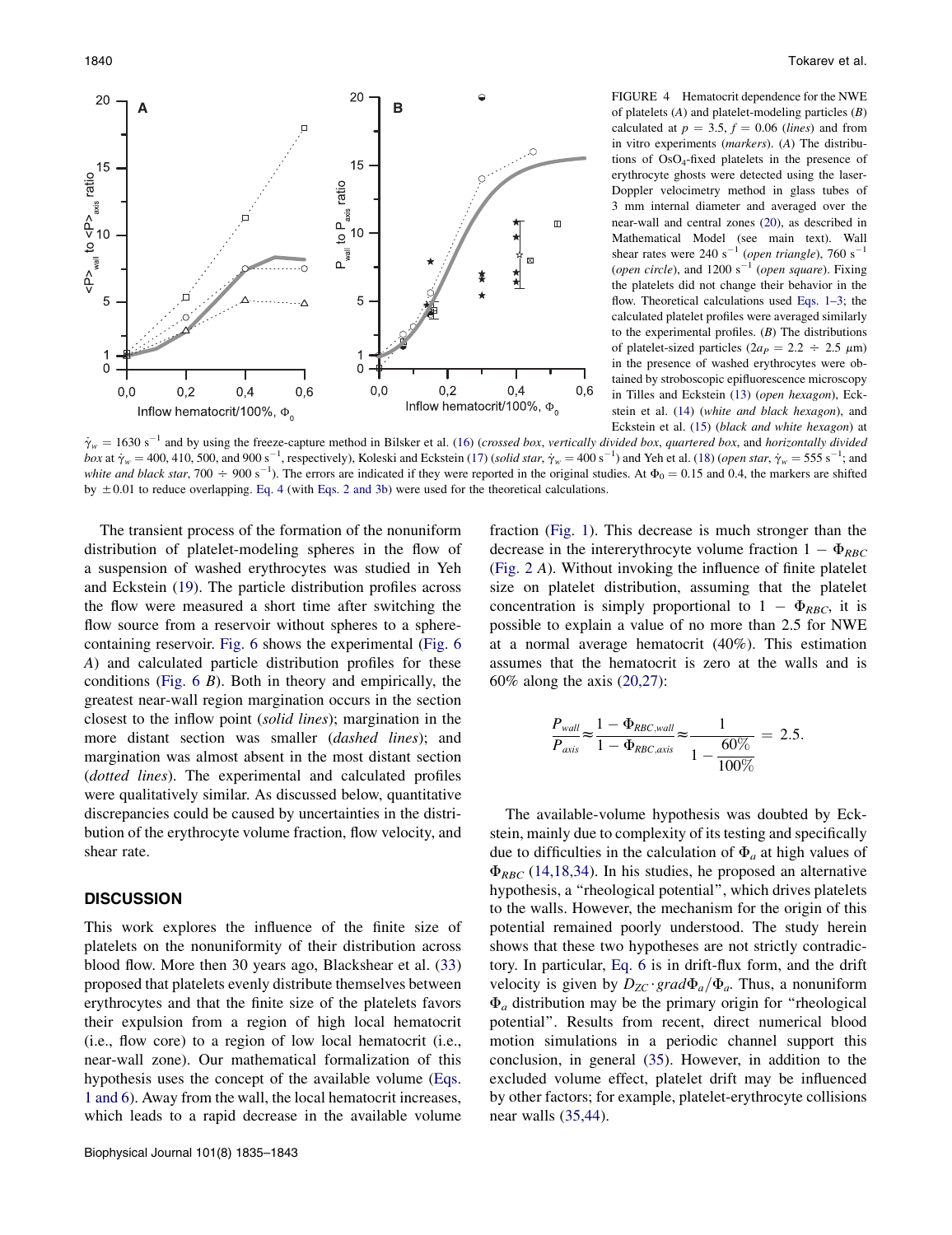<span id="page-6-0"></span>

FIGURE 5 Migration of a individual plateletmodeling sphere across the flow. (A) The experimental paths for two latex spheres with a  $2-\mu m$ diameter in a erythrocyte ghost suspension that flows through a tube with a radius  $R_0 = 38.25 \mu m$  [\(3\)](#page-7-0). (Upper bound) Flow axis; (bottom bound) tube wall. The erythrocyte volume fraction at the inflow was  $\Phi_0 = 0.44$ , and the wall shear rate was 16 s<sup>-1</sup>.  $(B)$  The radial distribution of the probability density was calculated using [Eq. 7](#page-2-0) (with Eqs.  $2, 3, 5$ , and 6) at successive time points (solid lines). The tube radius, wall shear rate, and hematocrit corresponded to the experimental conditions;  $p$ - and  $f$ -values were the same as in [Fig. 4](#page-5-0), and  $t_0$  was set to 20 s. The steady-state profile was calculated using [Eq. 1](#page-1-0) and is shown (dashed line). (C) Time dependence of the probability density at  $r = 0$ , 1/2, and 1. The characteristic times for the change in probability density (0.37 and 0.78 for  $r = 1/2$  and 1, respectively) were determined from the decrease in  $(p - p_t \rightarrow \infty)$  $1 - p_t \rightarrow \infty$ ) values by a factor of *e*.

In this study, we aimed to answer the following two primary questions: whether the available volume effect can produce the empirically observed increase in near-wall platelet concentration, and, if so, how do the results depend on different parameters that can be varied in the theoretical model?

We answered the first question in the affirmative using our model ([Figs. 3–6\)](#page-4-0). [Figs. 3 and 4](#page-4-0) show that platelet size (which determines the model  $p$ -value) and hematocrit level have the strongest influence on platelet drift. For quantitative agreement between theoretical and experimental NWE values [\(Fig. 4\)](#page-5-0), the f-value should be equal to several percent values. The value  $f$  indicates the fraction of available volume in the core of the flow and has a very weak influence on the near-wall concentration,  $P_{wall}$ , of the platelets (Fig.  $3 B$ ).

According to experimental data in Aarts et al. ([20\)](#page-8-0), the NWE gradually increases with shear rate in the range 240–1200  $s^{-1}$  ([Fig. 4](#page-5-0) A). In other studies, this increase differs; the margination effect either switched itself on when the shear rate was in the range  $210-430$  s<sup>-1</sup> [\(13](#page-8-0)) or increased gradually to  $\sim$  400 s<sup> $-1$ </sup> ([45\)](#page-8-0). In both of these studies, a further increase in shear rate had no effect. NWE growth with increasing shear rate is consistent with an early proposal by Blackshear et al. [\(33](#page-8-0)) that at sufficiently high hematocrit, shear rate increase results in decrease in the available volume fraction. Currently, we cannot conclusively prove or reject this proposal, as shear flow was not accounted for in our stochastic simulations.

We suggest that a decrease in  $\Phi_a$  with increasing  $\dot{\gamma}_w$  may result from an increase in erythrocyte random motion. Frequent random motions force erythrocytes to sweep up more volume in each unit of time, increasing the effective width of the excluded volume layer that surrounds each erythrocyte. In addition, random motions force erythrocytes to spend less time in dense contact and become more spaced apart, reducing the overlap in the excluded volume layers surrounding neighboring erythrocytes. Both mechanisms increase the total excluded volume fraction  $\Phi_{ex}$  and reduce  $\Phi_{a}$ . Therefore, the growth of the NWE with increasing shear rate, which has been observed in a number of studies ([13–15,20,45\)](#page-8-0), may be explained by a reduction in the fraction of the available volume between erythrocytes.

It was impossible to quantitatively reproduce all of the experimental data, perhaps due to limitations in the experiments. In the experimental observations, the particle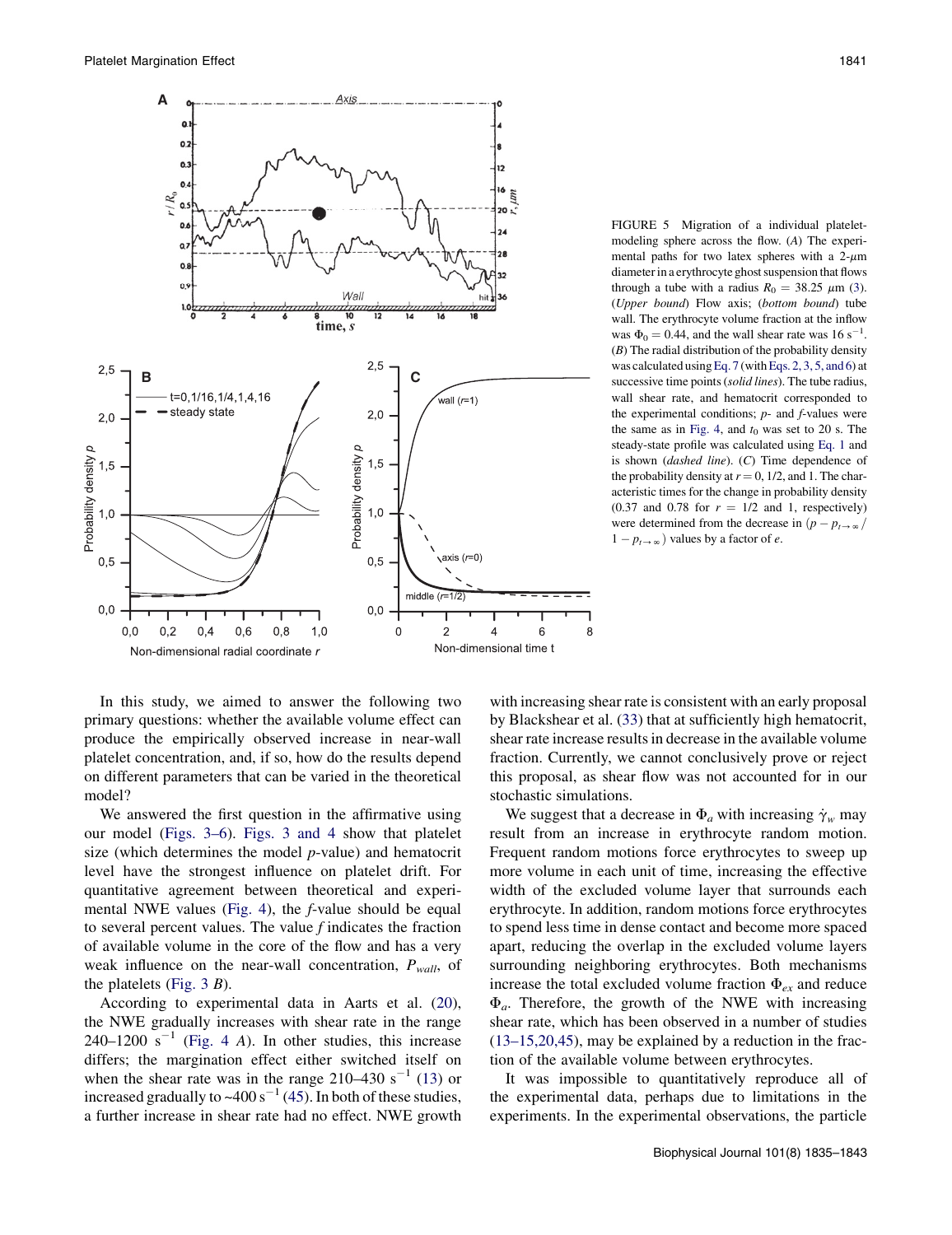<span id="page-7-0"></span>

FIGURE 6 Radial distribution of the platelet-modeling spheres that are 2.5  $\mu$ m in diameter from experiment (A) and the calculated result (B) at various distances from the tube entrance. (A) The steady-state erythrocyte distribution was established at the beginning of each experiment ([19\)](#page-8-0). Next, the flow source was switched to a similar erythrocyte-containing reservoir with a small added mix of spheres. After a few seconds, the flow was rapidly frozen, and the radial profiles for the sphere distribution  $(\text{spheres}/\mu\text{m}^2)$  were measured using fluorescence microscopy. The profiles for the cross from a few separate trials were averaged. The axial coordinates for the cross sections are presented as a percentage of the length of an ideal paraboloid that contains spheres at any given time. This length was  $L_0 = 40 \mu m$ ; the tube length was 50  $\mu$ m; the tube radius was  $R_0 = 110 \ \mu$ m; and the hematocrit was 40%. (B) The calculation was performed using [Eq. 8](#page-3-0) (with [Eqs. 2,](#page-2-0) [3, 5, and 6\)](#page-2-0) at  $\Phi_0 = 0.4$ ; the p- and f-values were the same as in [Fig. 4](#page-5-0).

distribution profiles are very steep; thus, their measurement and analysis are subject to large errors. The majority of the empirical studies do not include error estimates, and the published errors are quite large ([Fig. 4](#page-5-0), A and B). In addition, all of the studies, except for Aarts et al. [\(20](#page-8-0)), fail to report the erythrocyte distribution. Therefore, in simulations of these experiments (conducted in capillaries of 80–220  $\mu$ m in diameter), the  $\Phi_m(\Phi_0)$  dependence ([Fig. 4](#page-5-0) B) and erythrocyte distribution ([Figs. 5 and 6](#page-6-0)) were assumed to be similar to that reported in Aarts et al. ([20\)](#page-8-0) (measured in 3-mm-diameter tubes). The qualitative acceptability of this approach is confirmed by the essential similarity of the latter distribution and the distribution obtained in vivo ([27\)](#page-8-0) in a 40- $\mu$ m frog arteriole (see Fig. S1 B).

The greatest empirical and theoretical discrepancy is apparent in the transient profiles for the platelet-modeling particle distribution (Fig. 6). Compared with the experimental data, the theoretical distributions are 1), wider with a lower slope in the near-wall zone and 2), vary more strongly between the cross sections in the near-axial zone. The first distinction may result from a slightly lower slope of the near-wall erythrocyte distribution in the model than what actually existed in the experiment. Due to the strong dependence  $\Phi_a(\Phi_{RBC})$  [\(Fig. 2](#page-2-0) A), even small differences in the steepness of the  $\Phi_{RBC}(r)$  distribution could lead to major changes in the  $\Phi_a(r)$  distribution. The second distinction is most likely due to the neglected difference between the velocity distribution and the parabolic distribution used in the model. This difference exists both in the blood and in a suspension of washed erythrocytes (4,7) and leads to a low value of shear rate in a substantial part of the nearaxial zone (far from the walls) ([28\)](#page-8-0). According to [Eqs. 5](#page-2-0) [and 6](#page-2-0), the smaller the shear rate, the smaller the local rate of radial redistribution. Fig. 6 A supports this conclusion. In the model, the shear rate deviates appreciably from zero in the greater part of the cross section, and the particles are removed from the near-axial zone more quickly than they are in the experiment.

In summary, our study does not provide a final answer to the question of what causes the platelet margination phenomenon. However, it justifies the possibility that the main contributor toward the origin of this phenomenon may be the excluded-and-available-volumes effect.

# SUPPORTING MATERIAL

Derivation of Eqs. 3, 6, and 9 as well as details of the stochastic calculations are available at [http://www.biophysj.org/biophysj/supplemental/](http://www.biophysj.org/biophysj/supplemental/S0006-3495(11)01004-6) [S0006-3495\(11\)01004-6](http://www.biophysj.org/biophysj/supplemental/S0006-3495(11)01004-6).

This work is a part of the joint French-Russian Programme International de Cooperation Scientifique (PICS CNRS) ''Mathematical modelling of blood diseases''. It was supported in part by grants 09-04-00232, 10-01- 91055 and 11-04-00303 from the Russian Foundation for Basic Research, by grant 14.740.11.0875 ''Multiscale problems: analysis and methods'' of the Ministry of Education and Research of Russian Federation and by SFR MOMAD of the University of Saint Etienne and ENISE (the Ministry of the Research and Education of France).

### REFERENCES

- 1. Ruggeri, Z. M., and G. L. Mendolicchio. 2007. Adhesion mechanisms in platelet function. Circ. Res. 100:1673–1685.
- 2. Kulkarni, S., S. M. Dopheide, ., S. P. Jackson. 2000. A revised model of platelet aggregation. J. Clin. Invest. 105:783–791.
- 3. Goldsmith, H. L. 1971. Red cell motions and wall interactions in tube flow. Fed. Proc. 30:1578–1590.
- 4. Goldsmith, H. L., and R. Skalak. 1975. Hemodynamics. Annu. Rev. Fluid Mech. 7:213–247.
- 5. Goldsmith, H. L., and J. C. Marlow. 1979. Flow behavior of erythrocytes. II. Particle motions in concentrated suspensions of ghost cells. J. Colloid Interface Sci. 71:383–407.
- 6. Bishop, J. J., A. S. Popel, ., P. C. Johnson. 2002. Effect of aggregation and shear rate on the dispersion of red blood cells flowing in venules. Am. J. Physiol. Heart Circ. Physiol. 283:H1985–H1996.
- 7. Goldsmith, H. L., and V. T. Turitto. 1986. Rheological aspects of thrombosis and hemostasis: basic principles and applications. ICTH Report—Subcommittee on Rheology of the International Committee on Thrombosis and Hemostasis. Thromb. Haemost. 55:415–435.
- 8. Zydney, A. L., and C. K. Colton. 1988. Augmented solute transport in the shear flow of a concentrated suspension. PCH PhysicoChem. Hydrodynamics. 10:77–96.
- 9. Diller, T. E. 1988. Comparison of red cell augmented diffusion and platelet transport. J. Biomech. Eng. 110:161–163.
- 10. Tangelder, G. J., H. C. Teirlinck, ..., R. S. Reneman. 1985. Distribution of blood platelets flowing in arterioles. Am. J. Physiol. 248:H318– H323.
- 11. Woldhuis, B., G. J. Tangelder, ., R. S. Reneman. 1992. Concentration profile of blood platelets differs in arterioles and venules. Am. J. Physiol. 262:H1217–H1223.